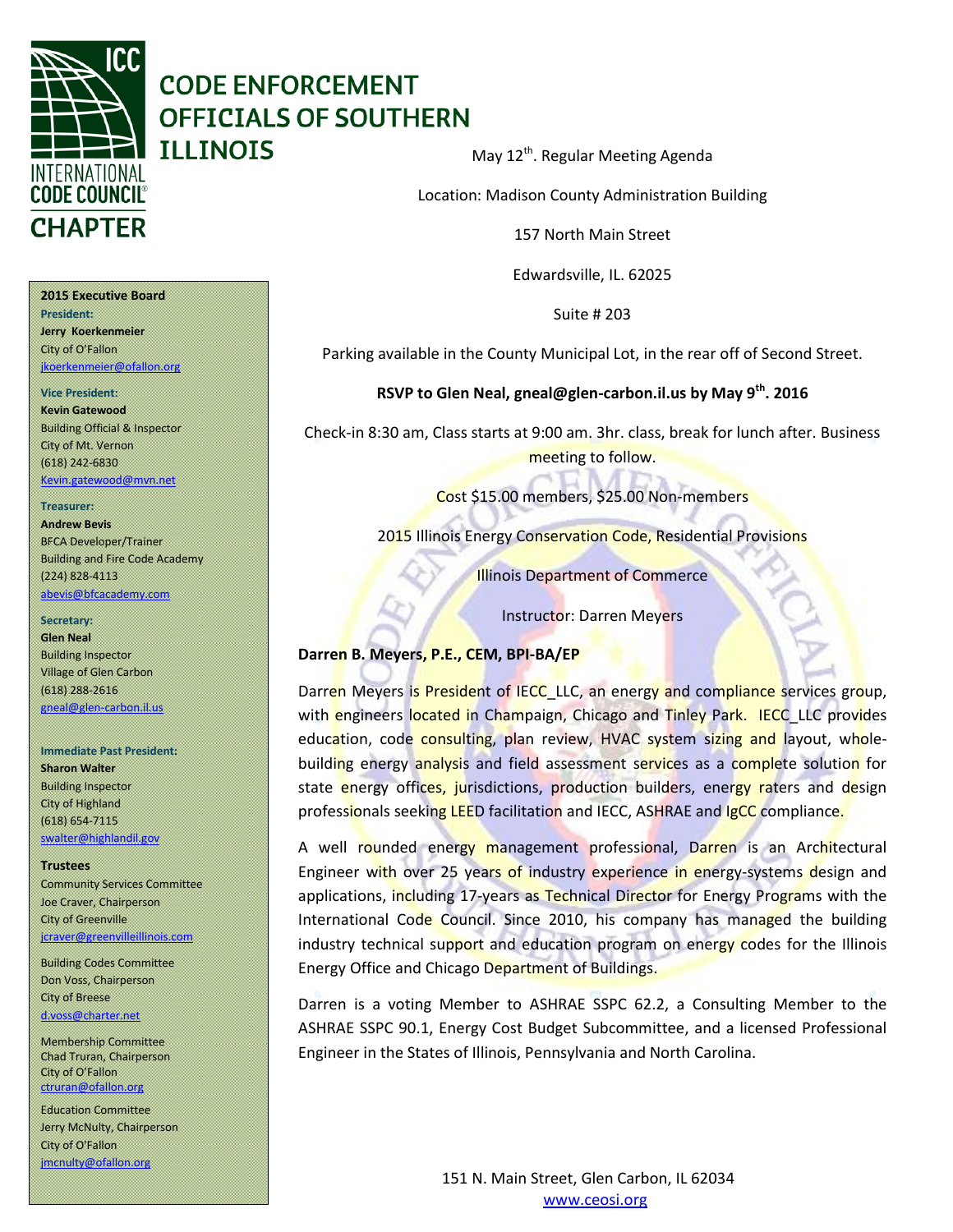

## **CODE ENFORCEMENT OFFICIALS OF SOUTHERN ILLINOIS**

May 12<sup>th</sup> . 2016 Meeting Agenda

Call to Order

## 1) Lunch

2) Introductions & Opening Remarks

3) Officers Roll Call

| President, Koerkenmeier  | Trustee, McNulty |
|--------------------------|------------------|
| Vice President, Gatewood | Trustee, Truran  |
| Treasurer, Bevis         | Trustee, Craver  |
| Past President, Walter   | Trustee, Voss    |
| Secretary, Neal          |                  |

4) Pledge of Allegiance

5) Recognition of Guests & New Members

6) Members Introduction (Please state your name. community & position)

7) Education (Jerry McNulty)

8) Approval of minutes (regular meeting March 9<sup>th</sup> . 2016)

9) Treasurer Report (Andrew Bevis)

10) Membership Report (Chad Truran, Kevin Gatewood)

11) Community Services Report (Joe Craver)

12) Building Codes Report (Don Voss)

13) ICC Update (Bob Neale)

14) ICCA Update (Jeff Stehman)

15) Old business; Follow up on discussion that an officer must retain membership as a municipal member for the full term of their office, or the remaining Officers must attempt to fill the position with another member who is a municipal member for the remainder of the term. April 2016 Complimentary *ICC Training "2012 IPMC Fundamentals" at East Alton.* Nominating committee Robert O 'Rear & Chad Truran, Kevin paid members to receive certificate or pin, President or Vice President verify filing of IRS 991, Discussion to amend By Laws to clarify that an Officer must retain position as a governmental member. We are now a preferred provider with the ICC. 16) New Business; nominating committee new officers, voting for new Officers & Swearing In & new Trustee for Education. **Voting** on changes to the By Laws for Officers to retain municipal membership.

## **Article XIV (AMENDMENT)**

All amendments to these bylaws must be proposed at regular session in writing, read before the membership, laid over until next regular or special meeting before a vote can be taken or their adoption. A two-thirds (2/3) vote of all the members presents shall be necessary for any change, addition or deletion to these bylaws.

> 151 N. Main Street, Glen Carbon, IL 62034 www.ceosi.org

**2015 Executive Board President: Jerry Koerkenmeier** City of O'Fallon [jkoerkenmeier@ofallon.org](mailto:jkoerkenmeier@ofallon.org)

## **Vice President:**

**Kevin Gatewood** Building Official & Inspector City of Mt. Vernon (618) 242-6830 [Kevin.gatewood@mvn.net](mailto:Kevin.gatewood@mvn.net)

#### **Treasurer:**

**Andrew Bevis** BFCA Developer/Trainer Building and Fire Code Academy (224) 828-4113 [abevis@bfcacademy.com](mailto:abevis@bfcacademy.com)

#### **Secretary:**

**Glen Neal** Building Inspector Village of Glen Carbon (618) 288-2616 [gneal@glen-carbon.il.us](mailto:gneal@glen-carbon.il.us) 

#### **Immediate Past President: Sharon Walter** Building Inspector City of Highland (618) 654-7115 [swalter@highlandil.gov](mailto:swalter@highlandil.gov)

#### **Trustees**

Community Services Committee Joe Craver, Chairperson City of Greenville [jcraver@greenvilleillinois.com](mailto:jcraver@greenvilleillinois.com)

Building Codes Committee Don Voss, Chairperson City of Breese [d.voss@charter.net](mailto:d.voss@charter.net)

Membership Committee Chad Truran, Chairperson City of O'Fallon [ctruran@ofallon.org](mailto:ctruran@ofallon.org)

Education Committee Jerry McNulty, Chairperson City of O'Fallon [jmcnulty@ofallon.org](mailto:jmcnulty@ofallon.org)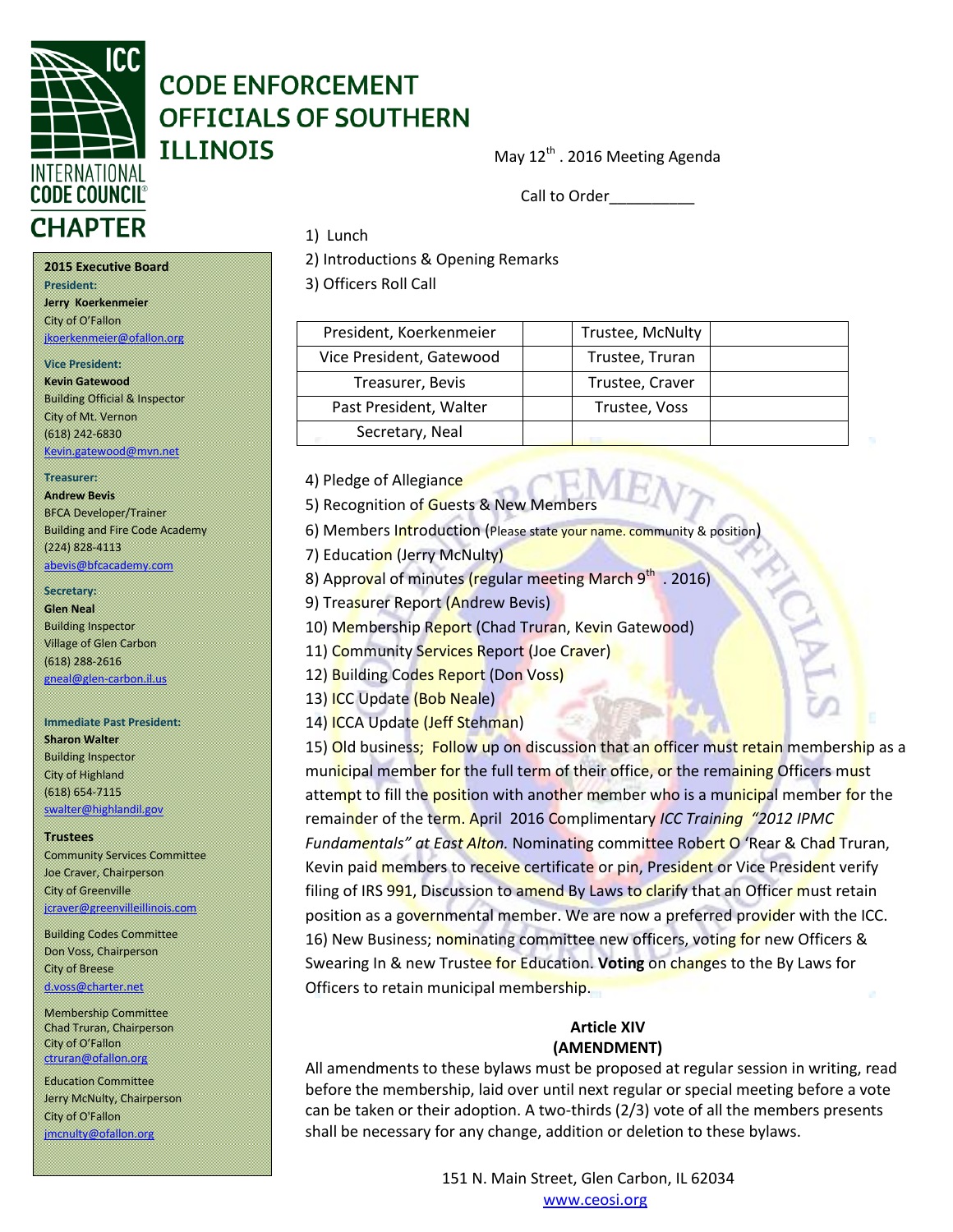

## **CODE ENFORCEMENT OFFICIALS OF SOUTHERN**

### **2015 Executive Board President: Jerry Koerkenmeier** City of O'Fallon

[jkoerkenmeier@ofallon.org](mailto:jkoerkenmeier@ofallon.org)

## **Vice President:**

**Kevin Gatewood** Building Official & Inspector City of Mt. Vernon (618) 242-6830 [Kevin.gatewood@mvn.net](mailto:Kevin.gatewood@mvn.net)

#### **Treasurer:**

**Andrew Bevis** BFCA Developer/Trainer Building and Fire Code Academy (224) 828-4113 [abevis@bfcacademy.com](mailto:abevis@bfcacademy.com)

#### **Secretary:**

**Glen Neal** Building Inspector Village of Glen Carbon (618) 288-2616 [gneal@glen-carbon.il.us](mailto:gneal@glen-carbon.il.us) 

#### **Immediate Past President:**

**Sharon Walter** Building Inspector City of Highland (618) 654-7115 [swalter@highlandil.gov](mailto:swalter@highlandil.gov) 

**Trustees** Community Services Committee Joe Craver, Chairperson City of Greenville [jcraver@greenvilleillinois.com](mailto:jcraver@greenvilleillinois.com)

Building Codes Committee Don Voss, Chairperson City of Breese [d.voss@charter.net](mailto:d.voss@charter.net)

Membership Committee Chad Truran, Chairperson City of O'Fallon [ctruran@ofallon.org](mailto:ctruran@ofallon.org)

Education Committee Jerry McNulty, Chairperson City of O'Fallon [jmcnulty@ofallon.org](mailto:jmcnulty@ofallon.org)

16) continued;

## **Proposed changes to the By Laws second reading and voting.**

### Article VIII

Sec. 1 **Officers:** All officers shall be elected from the voting membership. The officers of the Association shall consist of a President, Vice President, Secretary, Treasurer and 4 Trustees.

## *Proposed amendment;*

*Sec. 1 Officers: All officers shall be elected from the voting membership. The officers of the Association shall consist of a President, Vice President, Secretary, Treasurer and 4 Trustees. For the full term of the Officers, they must retain their membership and be employed by a Governmental Unit. If they fail to do so the Executive Committee shall exhaust all efforts to find a qualified member to take over the position until the next election cycle.*

### Article VII, Meetings

Sec. 3 There shall be at least one Executive Committee meeting between October 1 and December 31; time and date to be set by the Committee. Other Executive Committee meetings shall be held, as needed, by the Executive Committee at a time and date set by the Committee.

## *Proposed amendment*

*Sec. 3 There shall be at least one Executive Committee meeting between October 1 and January 31; time and date to be set by the Committee. Other Executive Committee meetings shall be held, as needed, by the Executive Committee at a time and date set by the Committee. The quorum for this meeting shall be a minimum of 4 members of the Executive Committee.*

Has the ICC accepted our Fire Stopping Class and allowed credit to attendee's, Kevin Gatewood. Report on Lapel pins, Kevin Gatewood.

17) Community Chat;

18) Adjourn;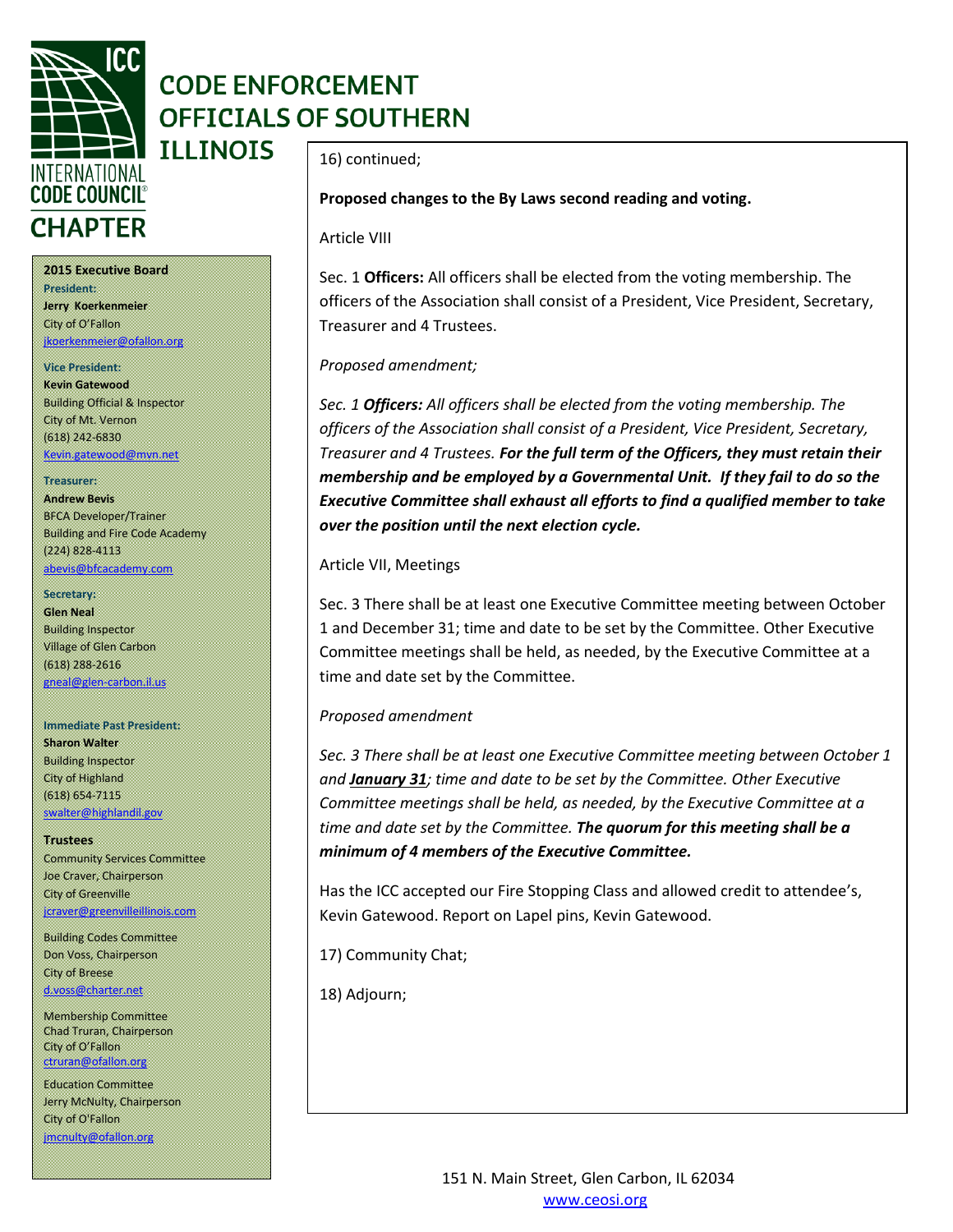

## **CODE ENFORCEMENT OFFICIALS OF SOUTHERN ILLINOIS**

1) Lunch

March 9<sup>th</sup> . 2016 Meeting Minutes

Call to Order; 1:10

# **CHAPTER**

**President:** 

**2015 Executive Board**

[jkoerkenmeier@ofallon.org](mailto:jkoerkenmeier@ofallon.org)

Building Official & Inspector City of Mt. Vernon (618) 242-6830

[Kevin.gatewood@mvn.net](mailto:Kevin.gatewood@mvn.net)

BFCA Developer/Trainer Building and Fire Code Academy

[abevis@bfcacademy.com](mailto:abevis@bfcacademy.com)

**Immediate Past President:** 

Community Services Committee Joe Craver, Chairperson City of Greenville

**Sharon Walter** Building Inspector City of Highland (618) 654-7115 [swalter@highlandil.gov](mailto:swalter@highlandil.gov) 

**Trustees**

City of Breese [d.voss@charter.net](mailto:d.voss@charter.net)

**Jerry Koerkenmeier** City of O'Fallon

**Vice President: Kevin Gatewood**

**Treasurer: Andrew Bevis**

(224) 828-4113

**Secretary: Glen Neal** Building Inspector Village of Glen Carbon (618) 288-2616 [gneal@glen-carbon.il.us](mailto:gneal@glen-carbon.il.us)  2) Introductions & Opening Remarks

3) Officers Roll Call

| President, Koerkenmeier  | P | Trustee, McNulty |  |
|--------------------------|---|------------------|--|
| Vice President, Gatewood |   | Trustee, Truran  |  |
| Treasurer, Bevis         |   | Trustee, Craver  |  |
| Past President, Walter   | N | Trustee, Voss    |  |
| Secretary, Neal          |   |                  |  |

4) Pledge of Allegiance

5) Recognition of Guests & New Members, Craig & Sarah Carbondale

6) Members Introduction (Please state your name. community & position)

7) Education (Jerry McNulty)

8) Approval of minutes (regular meeting January 13<sup>th</sup> . 2016) motion, Glen, second Andrew, passed

9) Treasurer Report (Andrew Bevis) \$5,207.00 Jeff Finley reimburse

10) Membership Report (Chad Truran, Kevin Gatewood) members list being modified

11) Community Services Report (Joe Craver)

12) Building Codes Report (Don Voss)

13) ICC Update (Tim Schmitz)

14) ICCA Update (Jeff Stehman) ICCA still pursuing abandoned homes legislation, Code adoption must register with the Capitol Development Board 30 days prior to enforcement date, ICCA may not have the President & Vice President both from either North of Hi 80 or below Hi 80, CEOSI may contribute up to \$500.00 for the 2016 ICC conference in Kansas City (motion Jeff, second Josh, passed) paper trail required to follow funds, ICCA lobby fee up \$100.00. ICCA \$1,140.00, 33 units app \$33.00 per unit with slight increase with a maximum of \$35.00, Jeff motion, Josh second, passed. ICCA November 12<sup>th</sup>. reimbursement to Jeff, motion Glen, second Chris, passed.

[jcraver@greenvilleillinois.com](mailto:jcraver@greenvilleillinois.com) Building Codes Committee Don Voss, Chairperson

Membership Committee Chad Truran, Chairperson City of O'Fallon [ctruran@ofallon.org](mailto:ctruran@ofallon.org)

Education Committee Jerry McNulty, Chairperson City of O'Fallon [jmcnulty@ofallon.org](mailto:jmcnulty@ofallon.org)